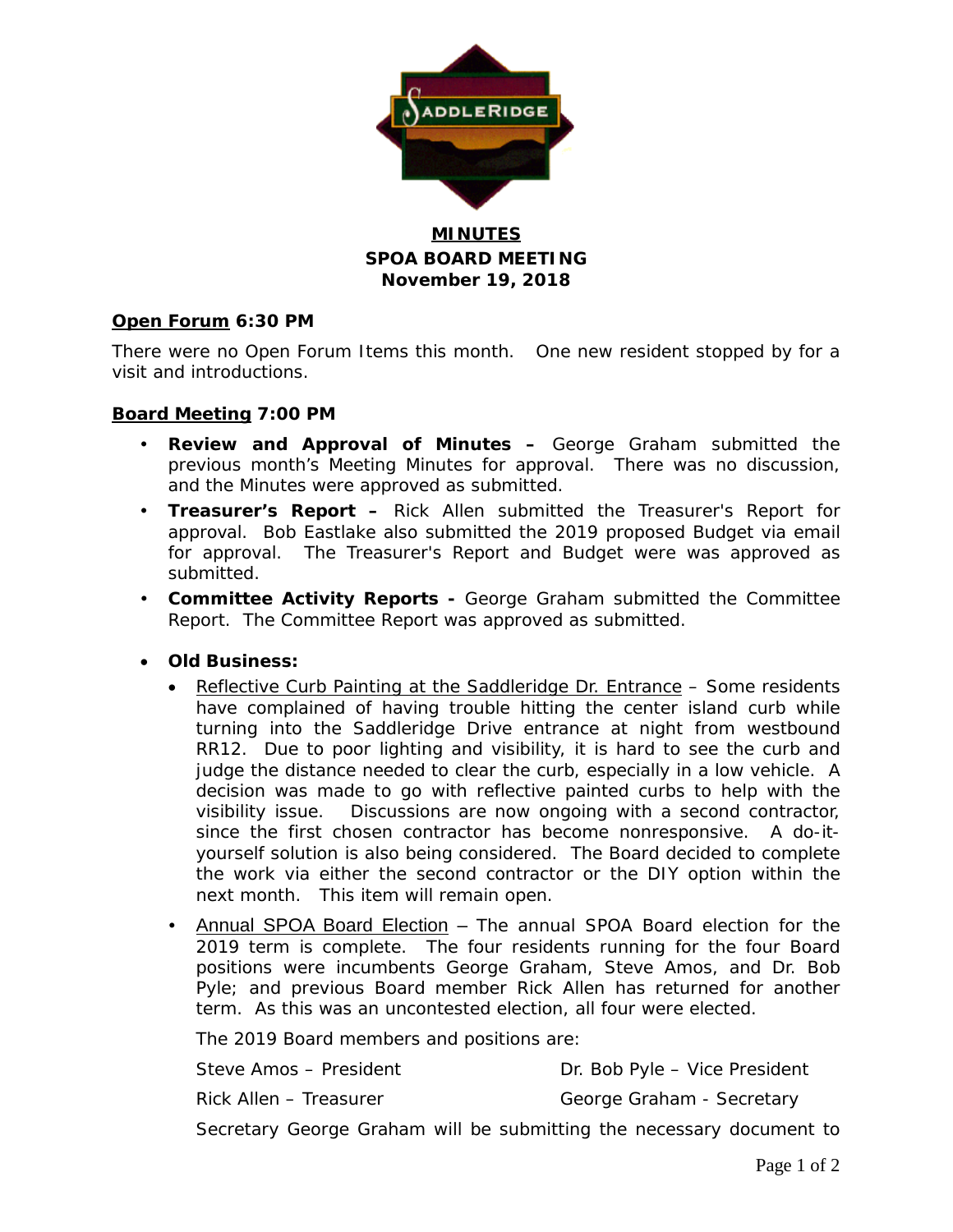Ozona Bank, and will file the new SPOA Management Certificate with the Hays County Clerk. The Saddleridge web site has been updated with the new info.

This item will now be closed.

- **New Business:**
	- There was no New Business.

The meeting was adjourned at 7:30 PM.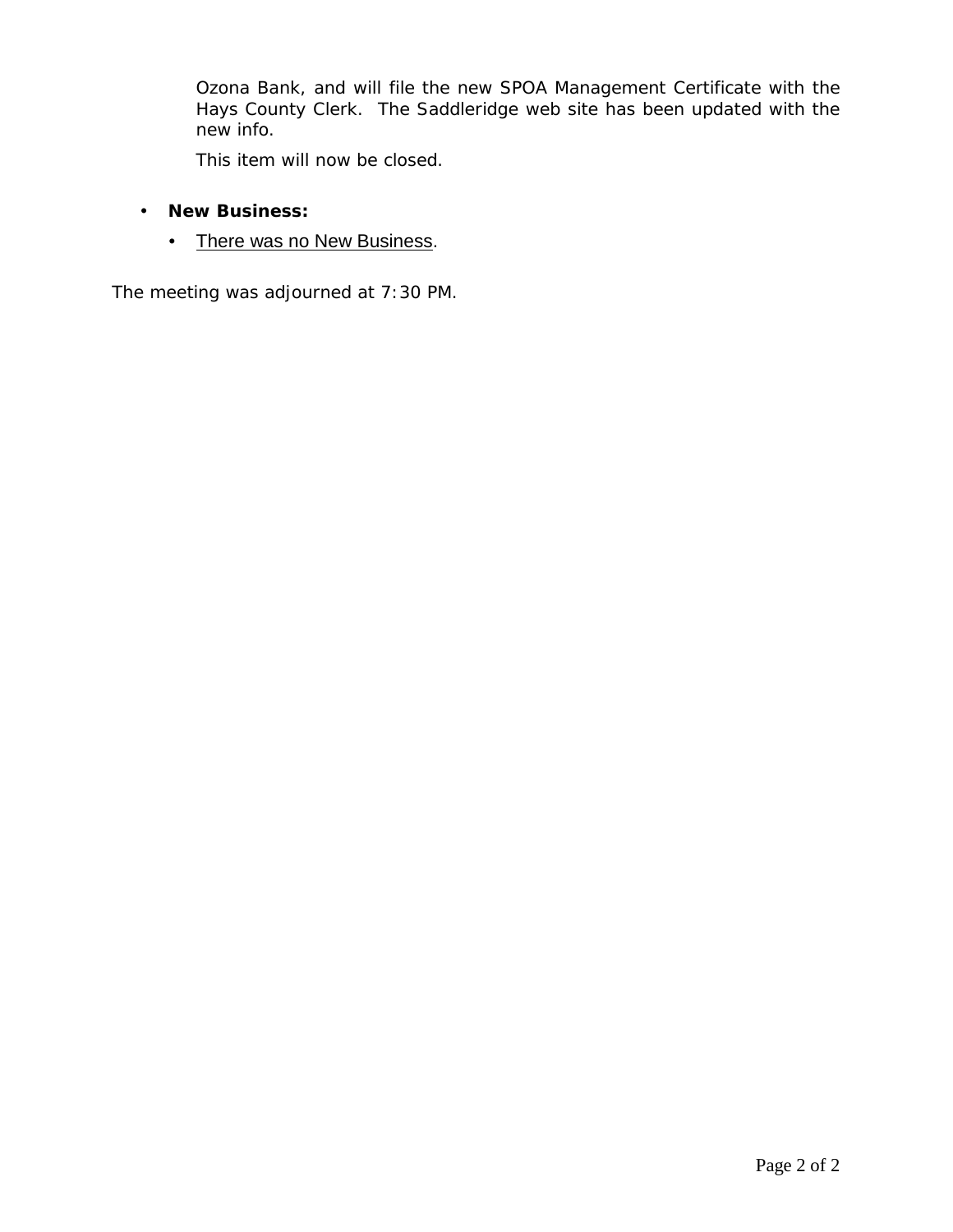## **Saddleridge Property Owners Association Profit & Loss Budget Overview January through December 2019**

|            |                                |                      |                                            |                    |                |                |                 |                 |                 |                 |                 |                |                |                |                 | <b>TOTAL</b>         |
|------------|--------------------------------|----------------------|--------------------------------------------|--------------------|----------------|----------------|-----------------|-----------------|-----------------|-----------------|-----------------|----------------|----------------|----------------|-----------------|----------------------|
|            |                                |                      |                                            | Jan 19             | Feb 19         | <b>Mar 19</b>  | Apr 19          | May 19          | <b>Jun 19</b>   | <b>Jul 19</b>   | Aug 19          | Sep 19         | Oct 19         | Nov 19         | Dec 19          | Jan - Dec 19         |
|            | <b>Ordinary Income/Expense</b> |                      |                                            |                    |                |                |                 |                 |                 |                 |                 |                |                |                |                 |                      |
|            | Income                         |                      |                                            |                    |                |                |                 |                 |                 |                 |                 |                |                |                |                 |                      |
|            |                                |                      | <b>Clubhouse Usage Fee</b>                 | 50.00              | 0.00           | 175.00         | 0.00            | 50.00           | 100.00          | 0.00            | 50.00           | 0.00           | 0.00           | 75.00          | 0.00            | 500.00               |
|            |                                |                      | <b>HOA Dues Collected</b>                  | 96.00              | 0.00           | 0.00           | 0.00            | 0.00            | 0.00            | 96.00           | 0.00            | 0.00           | 4.00           | 19,872.00      | 0.00            | 20,068.00            |
|            |                                |                      | <b>Interest Assessed Fees</b>              | 0.00               | 2.88           | 8.64           | 0.00            | 0.00            | 0.00            | 0.00            | 0.00            | 0.00           | 0.00           | 0.00           | 0.00            | 11.52                |
|            |                                |                      | <b>Interest Income</b>                     | 13.01              | 12.67          | 12.28          | 13.22           | 12.46           | 12.81           | 12.27           | 12.76           | 12.37          | 12.04          | 12.44          | 12.32           | 150.65               |
|            |                                |                      | Resale Cert. Fee                           | 150.00             | 50.00          | 100.00         | 50.00           | 50.00           | 150.00          | 100.00          | 100.00          | 0.00           | 50.00          | 0.00           | 0.00            | 800.00               |
|            |                                |                      | <b>Transfer Fees</b>                       | 50.00              | 50.00          | 150.00         | 100.00          | 0.00            | 100.00          | 100.00          | 200.00          | 50.00          | 50.00          | 0.00           | 0.00            | 850.00               |
|            |                                | <b>Total Income</b>  |                                            | 359.01             | 115.55         | 445.92         | 163.22          | 112.46          | 362.81          | 308.27          | 362.76          | 62.37          | 116.04         | 19,959.44      | 12.32           | 22,380.17            |
|            |                                | <b>Expense</b>       |                                            |                    |                |                |                 |                 |                 |                 |                 |                |                |                |                 |                      |
|            |                                |                      | Accounting                                 |                    |                |                |                 |                 |                 |                 |                 |                |                |                |                 |                      |
|            |                                |                      | <b>Accounting-Bookkeeper</b>               | 185.00             | 185.00         | 185.00         | 185.00          | 185.00          | 185.00          | 185.00          | 185.00          | 185.00         | 185.00         | 185.00         | 185.00          | 2,220.00             |
|            |                                |                      | <b>Total Accounting</b>                    | 185.00             | 185.00         | 185.00         | 185.00          | 185.00          | 185.00          | 185.00          | 185.00          | 185.00         | 185.00         | 185.00         | 185.00          | 2,220.00             |
|            |                                |                      | <b>Annual Septic Contract</b>              | 0.00               | 0.00           | 0.00           | 0.00            | 245.00          | 0.00            | 0.00            | 0.00            | 0.00           | 0.00           | 0.00           | 0.00            | 245.00               |
|            |                                |                      | <b>Bank Charges</b>                        |                    |                |                |                 |                 |                 |                 |                 |                |                |                |                 |                      |
|            |                                |                      | Safe Deposit Box                           | 40.00              | 0.00           | 0.00           | 0.00            | 0.00            | 0.00            | 0.00            | 0.00            | 0.00           | 0.00           | 0.00           | 0.00            | 40.00                |
|            |                                |                      | <b>Service Charges</b>                     | 0.00               | 0.00           | 0.00           | 0.00            | 0.00            | 0.00            | 5.00            | 0.00            | 0.00           | 0.00           | 0.00           | 0.00            | 5.00                 |
|            |                                |                      | <b>Total Bank Charges</b>                  | 40.00              | 0.00           | 0.00           | 0.00            | 0.00            | 0.00            | 5.00            | 0.00            | 0.00           | 0.00           | 0.00           | 0.00            | 45.00                |
|            |                                |                      | <b>Clubhouse Expenses</b>                  |                    |                |                |                 |                 |                 |                 |                 |                |                |                |                 |                      |
|            |                                |                      | Cleaning                                   | 50.00              | 50.00          | 50.00          | 50.00           | 50.00           | 50.00           | 50.00           | 50.00           | 50.00          | 50.00          | 50.00          | 50.00           | 600.00               |
|            |                                |                      | <b>Cleaning Supplies</b>                   | 3.00               | 3.00           | 3.00           | 3.00            | 3.00            | 3.00            | 3.00            | 3.00            | 3.00           | 3.00           | 3.00           | 3.00            | 36.00                |
|            |                                |                      | <b>Furnishings</b>                         | 0.00               | 0.00           | 0.00           | 0.00            | 0.00            | 0.00            | 0.00            | 0.00            | 0.00           | 0.00           | 0.00           | 0.00            | 0.00                 |
|            |                                |                      | Insurance                                  | 0.00               | 0.00           | 0.00           | 0.00            | 0.00            | 0.00            | 0.00            | 0.00            | 373.10         | 0.00           | 0.00           | 0.00            | 373.10               |
|            |                                |                      | <b>Maintenance Labor</b>                   | 200.00             | 200.00         | 200.00         | 200.00          | 200.00          | 200.00          | 200.00          | 200.00          | 200.00         | 200.00         | 200.00         | 200.00          | 2,400.00             |
|            |                                |                      | Misc                                       | 5.00               | 5.00           | 5.00           | 5.00            | 5.00            | 5.00            | 5.00            | 5.00            | 5.00           | 5.00           | 5.00           | 5.00            | 60.00                |
|            |                                |                      | <b>Pest Control</b>                        | 0.00               | 102.84         | 0.00           | 0.00            | 102.84          | 0.00            | 102.84          | 0.00            | 0.00           | 0.00           | 0.00           | 102.84          | 411.36               |
|            |                                |                      | <b>Plumbing Repairs</b>                    | 10.00              | 10.00          | 10.00          | 10.00           | 10.00           | 10.00           | 10.00           | 10.00           | 10.00          | 10.00          | 10.00          | 10.00           | 120.00               |
|            |                                |                      | <b>Repairs</b>                             | 15.00              | 15.00          | 15.00          | 15.00           | 15.00           | 15.00           | 15.00           | 15.00           | 15.00          | 15.00          | 15.00          | 15.00           | 180.00               |
|            |                                |                      | <b>Trash</b>                               | 102.68             | 0.00           | 0.00           | 103.07          | 0.00            | 0.00            | 102.89          | 0.00            | 0.00           | 0.00           | 92.78          | 0.00            | 401.42               |
|            |                                |                      | <b>Total Clubhouse Expenses</b>            | 385.68             | 385.84         | 283.00         | 386.07          | 385.84          | 283.00          | 488.73          | 283.00          | 656.10         | 283.00         | 375.78         | 385.84          | 4,581.88             |
|            |                                |                      | <b>Dues and Subscriptions</b>              | 0.00               | 0.00           | 130.00         | 0.00            | 0.00            | 0.00            | 0.00            | 0.00            | 0.00           | 0.00           | 0.00           | 0.00            | 130.00               |
|            |                                |                      | <b>Food for Saddleridge Meetings</b>       |                    |                |                |                 |                 |                 |                 |                 |                |                |                |                 |                      |
|            |                                |                      | Food for Annual BBQ                        | 0.00               | 0.00           | 644.09         | 156.75          | 0.00            | 0.00            | 0.00            | 0.00            | 0.00           | 0.00           | 0.00           | 0.00            | 800.84               |
|            |                                |                      | <b>Neighborhood Watch</b>                  | 0.00               | 0.00           | 0.00           | 0.00            | 0.00            | 0.00            | 0.00            | 0.00            | 0.00           | 300.00         | 0.00           | 0.00            | 300.00               |
|            |                                |                      | <b>Total Food for Saddleridge Meetings</b> | 0.00               | 0.00           | 644.09         | 156.75          | 0.00            | 0.00            | 0.00            | 0.00            | 0.00           | 300.00         | 0.00           | 0.00            | 1,100.84             |
|            |                                |                      | <b>Insurance-HOA Liability</b>             | 0.00               | 0.00           | 0.00           | 0.00            | 0.00            | 727.00          | 0.00            | 0.00            | 0.00           | 0.00           | 0.00           | 0.00            | 727.00               |
|            |                                |                      | Insurance, D&O                             | 0.00               | 0.00           | 0.00           | 0.00            | 0.00            | 3,057.00        | 0.00            | 0.00            | 0.00           | 0.00           | 0.00           | 0.00            | 3,057.00             |
|            |                                |                      | <b>Lawn Maintenance</b>                    | 0.00               | 0.00           | 0.00           | 180.00          | 180.00          | 300.00          | 180.00          | 180.00          | 180.00         | 180.00         | 180.00         | 300.00          | 1,860.00             |
|            |                                |                      | <b>Legal-Attorney Fees</b>                 | 15.00              | 15.00          | 15.00          | 15.00           | 15.00           | 15.00           | 15.00           | 15.00           | 15.00          | 15.00          | 15.00          | 15.00           | 180.00               |
|            |                                | <b>Mailings</b>      |                                            | 5.00               | 5.00           | 5.00           | 5.00            | 5.00            | 5.00            | 5.00            | 5.00            | 5.00           | 5.00           | 5.00           | 5.00            | 60.00                |
|            |                                | Misc                 |                                            | 10.00              | 10.00          | 10.00          | 10.00           | 10.00           | 10.00           | 10.00           | 10.00           | 10.00          | 10.00          | 10.00          | 10.00           | 120.00               |
|            |                                |                      | <b>Miscellaneous</b>                       |                    |                |                |                 |                 |                 |                 |                 |                |                |                |                 |                      |
|            |                                |                      | <b>Legal Records</b>                       | 6.00               | 6.00           | 6.00           | 6.00            | 6.00            | 6.00            | 6.00            | 6.00            | 6.00           | 6.00           | 6.00           | 6.00            | 72.00                |
|            |                                |                      | <b>Office Supplies</b>                     | 7.00               | 7.00           | 7.00           | 7.00            | 7.00            | 7.00            | 7.00            | 7.00            | 7.00           | 7.00           | 7.00           | 7.00            | 84.00                |
|            |                                |                      | Software                                   | 0.00               | 0.00           | 0.00           | 0.00            | 0.00            | 0.00            | 0.00            | 0.00            | 220.00         | 0.00           | 0.00           | 0.00            | 220.00               |
|            |                                |                      | <b>Total Miscellaneous</b>                 | 13.00              | 13.00          | 13.00          | 13.00<br>134.70 | 13.00<br>128.72 | 13.00<br>128.84 | 13.00<br>126.03 | 13.00<br>132.18 | 233.00         | 13.00          | 13.00          | 13.00<br>132.86 | 376.00               |
|            |                                | <b>Taxes</b>         | <b>PEC Electricity</b>                     | 120.34<br>2,033.22 | 155.73<br>0.00 | 134.05<br>0.00 | 0.00            | 0.00            | 0.00            | 0.00            | 0.00            | 153.02<br>0.00 | 136.35<br>0.00 | 136.01<br>0.00 | 0.00            | 1,618.83<br>2,033.22 |
|            |                                |                      | <b>Web Hosting Fees</b>                    | 0.00               | 0.00           | 0.00           | 0.00            | 0.00            | 0.00            | 0.00            | 0.00            | 180.00         | 0.00           | 0.00           | 0.00            | 180.00               |
|            |                                | <b>Total Expense</b> |                                            | 2,807.24           | 769.57         | 1,419.14       | 1,085.52        | 1,167.56        | 4,723.84        | 1,027.76        | 823.18          | 1,617.12       | 1,127.35       | 919.79         | 1,046.70        | 18,534.77            |
|            | <b>Net Ordinary Income</b>     |                      |                                            | $-2,448.23$        | $-654.02$      | $-973.22$      | $-922.30$       | $-1,055.10$     | $-4,361.03$     | $-719.49$       | $-460.42$       | $-1,554.75$    | $-1,011.31$    | 19,039.65      | $-1,034.38$     | 3,845.40             |
| Net Income |                                |                      |                                            | $-2,448.23$        | $-654.02$      | $-973.22$      | $-922.30$       | $-1,055.10$     | $-4,361.03$     | $-719.49$       | 460.42          | $-1,554.75$    | $-1,011.31$    | 19,039.65      | $-1,034.38$     | 3,845.40             |
|            |                                |                      |                                            |                    |                |                |                 |                 |                 |                 |                 |                |                |                |                 |                      |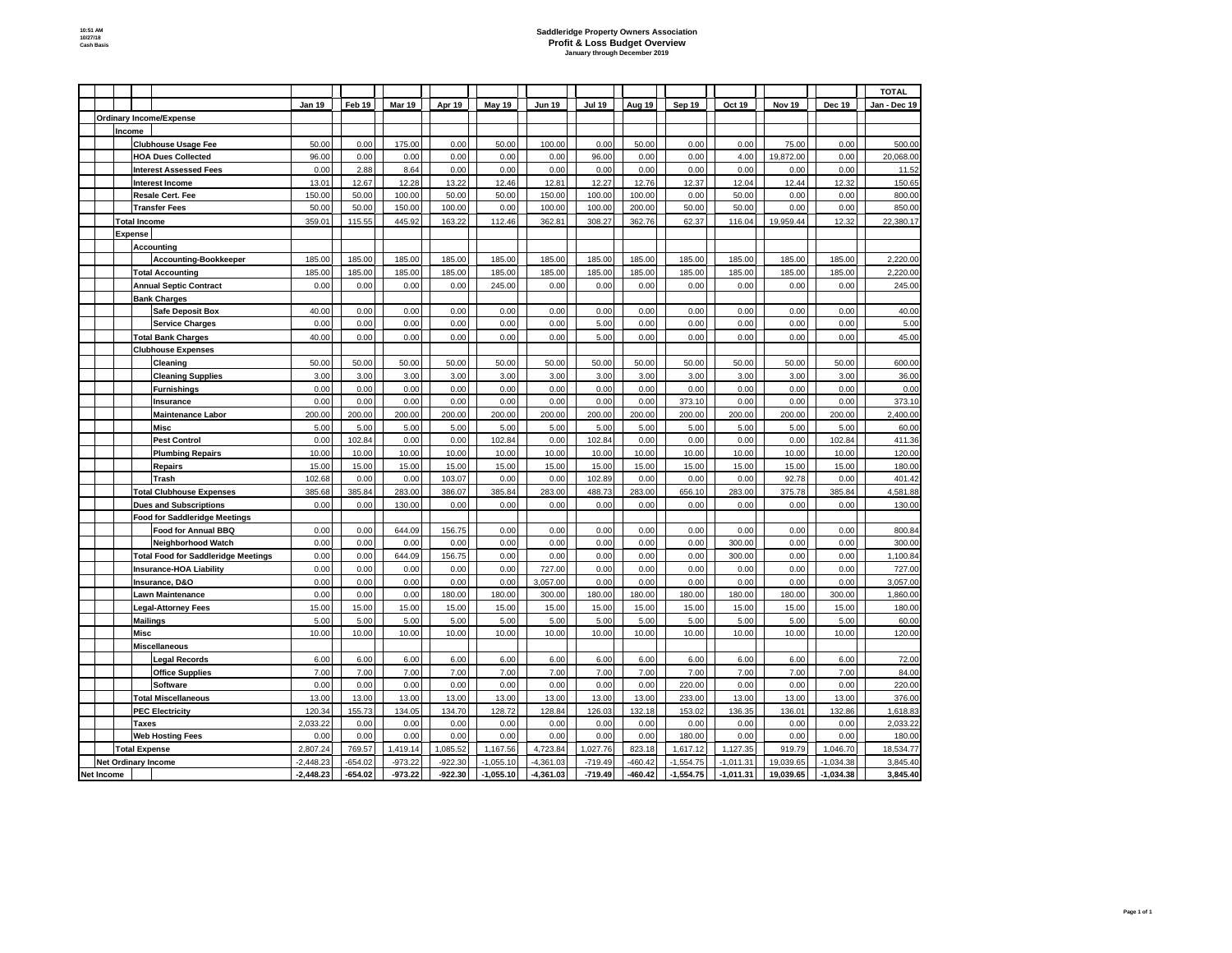## SPOA 11/01/18 Balance Sheet **Cash Basis** Cash Basis **As of October 31, 2018**

|                                                  | Oct 31, 18  | Oct 31, 17   | \$ Change |
|--------------------------------------------------|-------------|--------------|-----------|
| <b>ASSETS</b>                                    |             |              |           |
| <b>Current Assets</b>                            |             |              |           |
| <b>Checking/Savings</b>                          |             |              |           |
| Ozona CD #305501                                 | 25,456.83   | 25,385.51    | 71.32     |
| Ozona CD #305552                                 | 25.416.74   | 25.364.59    | 52.15     |
| <b>Ozona Checking</b>                            | 9.917.95    | 6,324.89     | 3,593.06  |
| <b>Ozona Money Market</b>                        | 41,637.46   | 41.584.81    | 52.65     |
| <b>Total Checking/Savings</b>                    | 102.428.98  | 98.659.80    | 3.769.18  |
| <b>Accounts Receivable</b>                       |             |              |           |
| <b>Accounts Receivable</b>                       | $-388.59$   | $-192.00$    | $-196.59$ |
| <b>Total Accounts Receivable</b>                 | $-388.59$   | $-192.00$    | $-196.59$ |
| <b>Total Current Assets</b>                      | 102,040.39  | 98,467.80    | 3,572.59  |
| <b>Other Assets</b>                              |             |              |           |
| <b>Saddleridge Property</b>                      | 80.500.00   | 80.500.00    | 0.00      |
| <b>Total Other Assets</b>                        | 80,500.00   | 80,500.00    | 0.00      |
| <b>TOTAL ASSETS</b>                              | 182,540.39  | 178,967.80   | 3,572.59  |
| <b>LIABILITIES &amp; EQUITY</b><br><b>Equity</b> |             |              |           |
| <b>Opening Balance Equity</b>                    | 110,823.40  | 110,823.40   | 0.00      |
| <b>Retained Earnings</b>                         | 80.844.08   | 80.326.54    | 517.54    |
| <b>Net Income</b>                                | $-9,127.09$ | $-12,182.14$ | 3,055.05  |
| <b>Total Equity</b>                              | 182,540.39  | 178,967.80   | 3,572.59  |
| <b>TOTAL LIABILITIES &amp; EQUITY</b>            | 182,540.39  | 178,967.80   | 3,572.59  |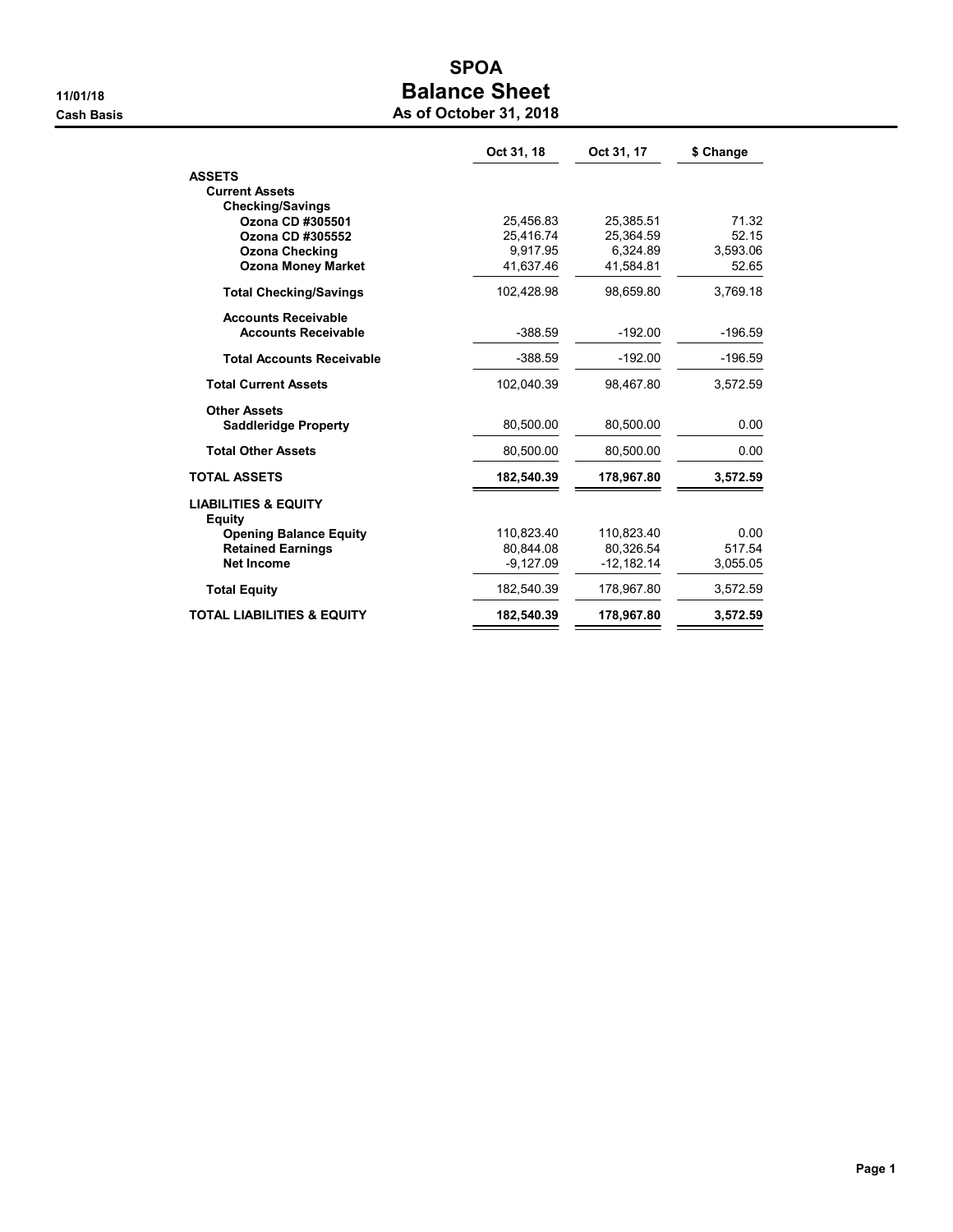**Cash Basis** 

# 1:31 PM Saddleridge Property Owners Association 11/01/18 Profit & Loss Budget vs. Actual

| January through October 2018 |  |
|------------------------------|--|
|                              |  |

|                                                          | Jan - Oct 18     | <b>Budget</b>    |
|----------------------------------------------------------|------------------|------------------|
| <b>Ordinary Income/Expense</b>                           |                  |                  |
| <b>Income</b>                                            | 0.00             | 0.00             |
| <b>Assessment Increase</b><br><b>Clubhouse Usage Fee</b> | 125.00           | 500.00           |
| <b>HOA Dues Collected</b>                                | 5,760.00         | 960.00           |
| <b>Interest Assessed Fees</b>                            | 17.66            | 0.00             |
| Interest Income                                          | 159.23           | 125.00           |
| <b>Resale Cert. Fee</b>                                  | 500.00           | 500.00           |
| <b>Transfer Fees</b>                                     | 700.00           | 500.00           |
| <b>TXFR from Savings</b>                                 | 0.00             | 0.00             |
| <b>Uncategorized Income</b>                              | 15.00            | 0.00             |
| <b>Total Income</b>                                      | 7,276.89         | 2,585.00         |
| <b>Expense</b>                                           |                  |                  |
| <b>Accounting</b>                                        |                  |                  |
| <b>Accounting-Bookkeeper</b>                             | 1,850.00         | 1,750.00         |
| <b>Accounting-CPA</b>                                    | 0.00             | 0.00             |
| <b>Accounting - Other</b>                                | 0.00             | 0.00             |
| <b>Total Accounting</b>                                  | 1,850.00         | 1,750.00         |
| <b>Annual Septic Contract</b>                            | 245.00           | 250.00           |
| <b>Bank Charges</b>                                      |                  |                  |
| <b>Check Printing</b>                                    | 100.24           | 0.00             |
| <b>Safe Deposit Box</b>                                  | 40.00            | 40.00            |
| <b>Service Charges</b>                                   | 15.00            | 0.00             |
| <b>Bank Charges - Other</b>                              | 0.00             | 0.00             |
| <b>Total Bank Charges</b>                                | 155.24           | 40.00            |
| <b>CD Income Transfer</b>                                | 0.00             | 0.00             |
| <b>Clubhouse Expenses</b>                                |                  |                  |
| Cleaning                                                 | 200.00           | 500.00           |
| <b>Cleaning Supplies</b>                                 | 0.00             | 80.00            |
| <b>Furnishings</b>                                       | 923.48           | 0.00             |
| <b>Garbage Bags</b>                                      | 0.00             | 0.00             |
| <b>Heating and AC</b>                                    | 0.00             | 0.00             |
| <b>Insurance</b>                                         | 373.10           | 374.00           |
| Lighting<br><b>Maintenance Labor</b>                     | 0.00             | 40.00            |
|                                                          | 0.00             | 1.000.00         |
| Misc                                                     | 0.00             | 150.00           |
| <b>Outside Lighting</b><br>Paint                         | 0.00             | 0.00             |
| <b>Pest Control</b>                                      | 0.00             | 0.00<br>315.00   |
|                                                          | 308.52<br>232.79 |                  |
| <b>Plumbing Repairs</b>                                  |                  | 250.00           |
| <b>Repairs</b>                                           | 136.72<br>265.00 | 0.00             |
| <b>Septic Cleaning and Service</b><br>Trash              | 311.10           | 500.00<br>380.00 |
| <b>Wellhouse Expenses</b>                                | 0.00             | 120.00           |
| <b>Clubhouse Expenses - Other</b>                        | 0.00             | 0.00             |
| <b>Total Clubhouse Expenses</b>                          | 2,750.71         | 3,709.00         |
| <b>Dues and Subscriptions</b>                            | 0.00             | 25.00            |
| <b>Dues Refund</b>                                       | 0.00             | 0.00             |
| <b>Food for Saddleridge Meetings</b>                     |                  |                  |
| <b>Food for Annual BBQ</b>                               | 835.44           | 500.00           |
| Neighborhood Watch                                       | 380.58           | 401.00           |
| Food for Saddleridge Meetings - Other                    | 0.00             | 0.00             |
| <b>Total Food for Saddleridge Meetings</b>               | 1,216.02         | 901.00           |
| <b>Improvements</b>                                      |                  |                  |
| <b>Chairs</b>                                            | 0.00             | 100.00           |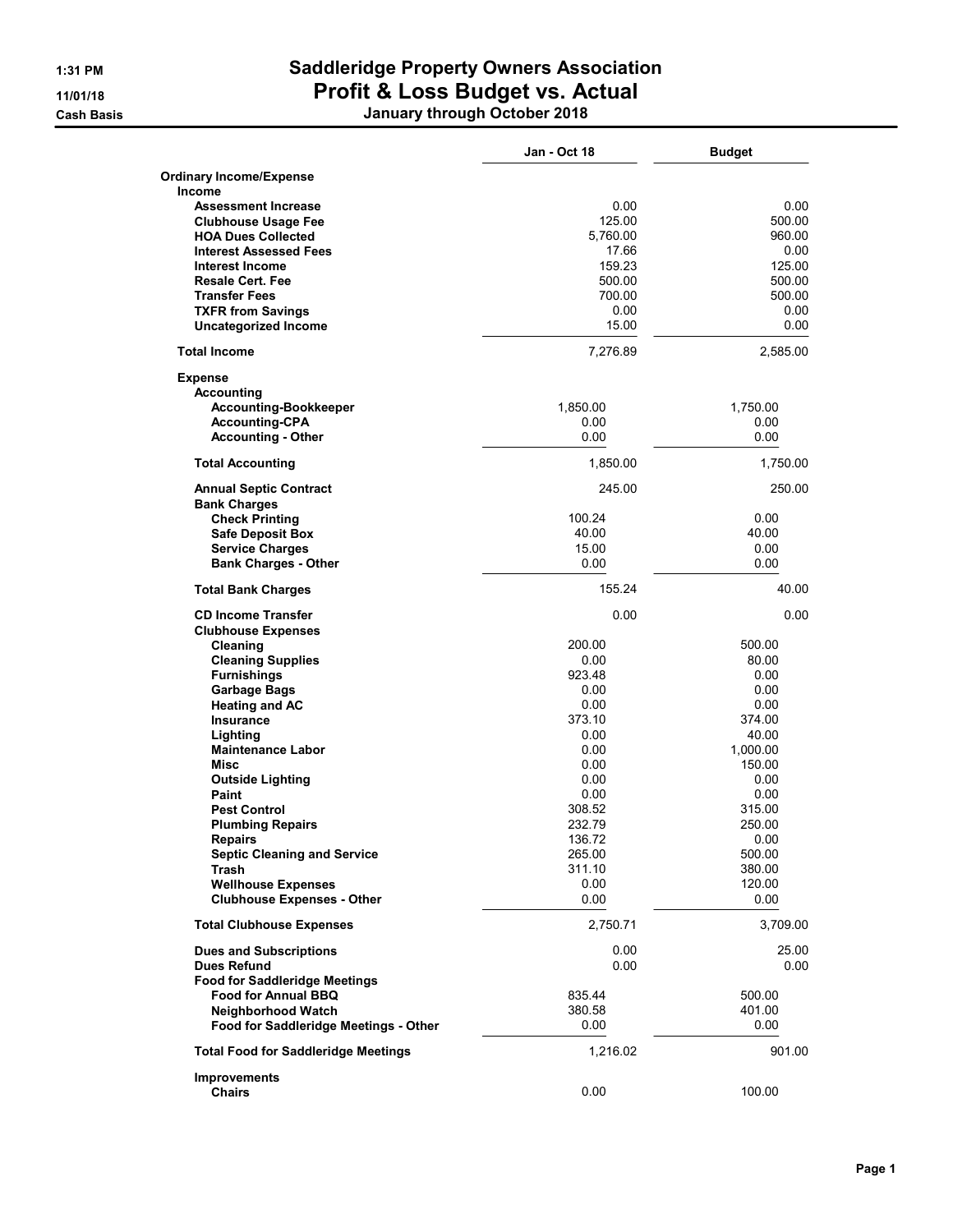## 1:31 PM Saddleridge Property Owners Association 11/01/18 Profit & Loss Budget vs. Actual Cash Basis January through October 2018

|                                           | <b>Jan - Oct 18</b> | <b>Budget</b>  |
|-------------------------------------------|---------------------|----------------|
| Landscaping                               |                     |                |
| <b>Entrance</b>                           | 0.00                | 0.00           |
| Hardscape                                 | 0.00                | 0.00           |
| Lighting                                  | 0.00                | 100.00         |
| Plan                                      | 0.00                | 0.00           |
| <b>Plants</b>                             | 0.00                | 0.00           |
| Preparation                               | 0.00                | 0.00           |
| Water                                     | 0.00                | 0.00           |
| <b>Landscaping - Other</b>                | 0.00                | 0.00           |
|                                           |                     |                |
| <b>Total Landscaping</b>                  | 0.00                | 100.00         |
| Lights                                    | 0.00                | 150.00         |
| Other                                     | 0.00                | 100.00         |
| <b>Tables</b>                             | 0.00                | 50.00          |
| <b>Wellhouse Improvements</b>             | 0.00                | 100.00         |
| <b>Improvements - Other</b>               | 0.00                | 0.00           |
| <b>Total Improvements</b>                 | 0.00                | 600.00         |
| <b>Insurance-HOA Liability</b>            | 752.00              | 750.00         |
| Insurance, D&O<br><b>Lawn Maintenance</b> | 3,057.00            | 3,101.00       |
|                                           | 1,200.00            | 1,800.00       |
| <b>Legal-Attorney Fees</b>                | 1,282.20            | 0.00<br>200.00 |
| <b>Mailings</b>                           | 128.00              |                |
| Misc                                      | 0.00                | 0.00           |
| <b>Miscellaneous</b>                      |                     |                |
| <b>ACC Office Supplies</b>                | 0.00                | 100.00         |
| <b>Check Printing Charge</b>              | 0.00                | 0.00           |
| Copying                                   | 0.00                | 50.00          |
| <b>Garbage Bags</b>                       | 0.00                | 0.00           |
| Gifts                                     | 0.00                | 0.00           |
| <b>Legal Records</b>                      | 0.00                | 100.00         |
| <b>Office Supplies</b>                    | 0.00                | 120.00         |
| Plaque                                    | 0.00                | 0.00           |
| <b>Printer Cart.</b>                      | 0.00                | 0.00           |
| <b>Software</b>                           | 0.00                | 300.00         |
| <b>Website Domain</b>                     | 0.00                | 0.00           |
| <b>Website Hosting Fee</b>                | 0.00                | 180.00         |
| <b>Miscellaneous - Other</b>              | 50.00               | 0.00           |
| <b>Total Miscellaneous</b>                | 50.00               | 850.00         |
| Neighborhood Watch                        | 89.38               | 0.00           |
| <b>PEC Electricity</b>                    | 1,395.30            | 1,400.00       |
| <b>Reconciliation Discrepancies</b>       | 0.06                | 0.00           |
| Taxes                                     | 2,093.67            | 2,000.00       |
| <b>Uncategorized Expenses</b>             | 0.00                | 0.00           |
| <b>Web Hosting Fees</b>                   | 139.40              |                |
| <b>Webmaster Fees</b>                     | 0.00                | 0.00           |
| <b>Webpage Fees</b>                       | 0.00                | 0.00           |
| <b>Total Expense</b>                      | 16,403.98           | 17,376.00      |
| <b>Net Ordinary Income</b>                | $-9,127.09$         | $-14,791.00$   |
| <b>Other Income/Expense</b>               |                     |                |
| <b>Other Expense</b><br><b>BadChecks</b>  | 0.00                | 0.00           |
| <b>Total Other Expense</b>                | 0.00                | 0.00           |
| <b>Net Other Income</b>                   | 0.00                | 0.00           |
| <b>Net Income</b>                         | $-9,127.09$         | $-14,791.00$   |
|                                           |                     |                |